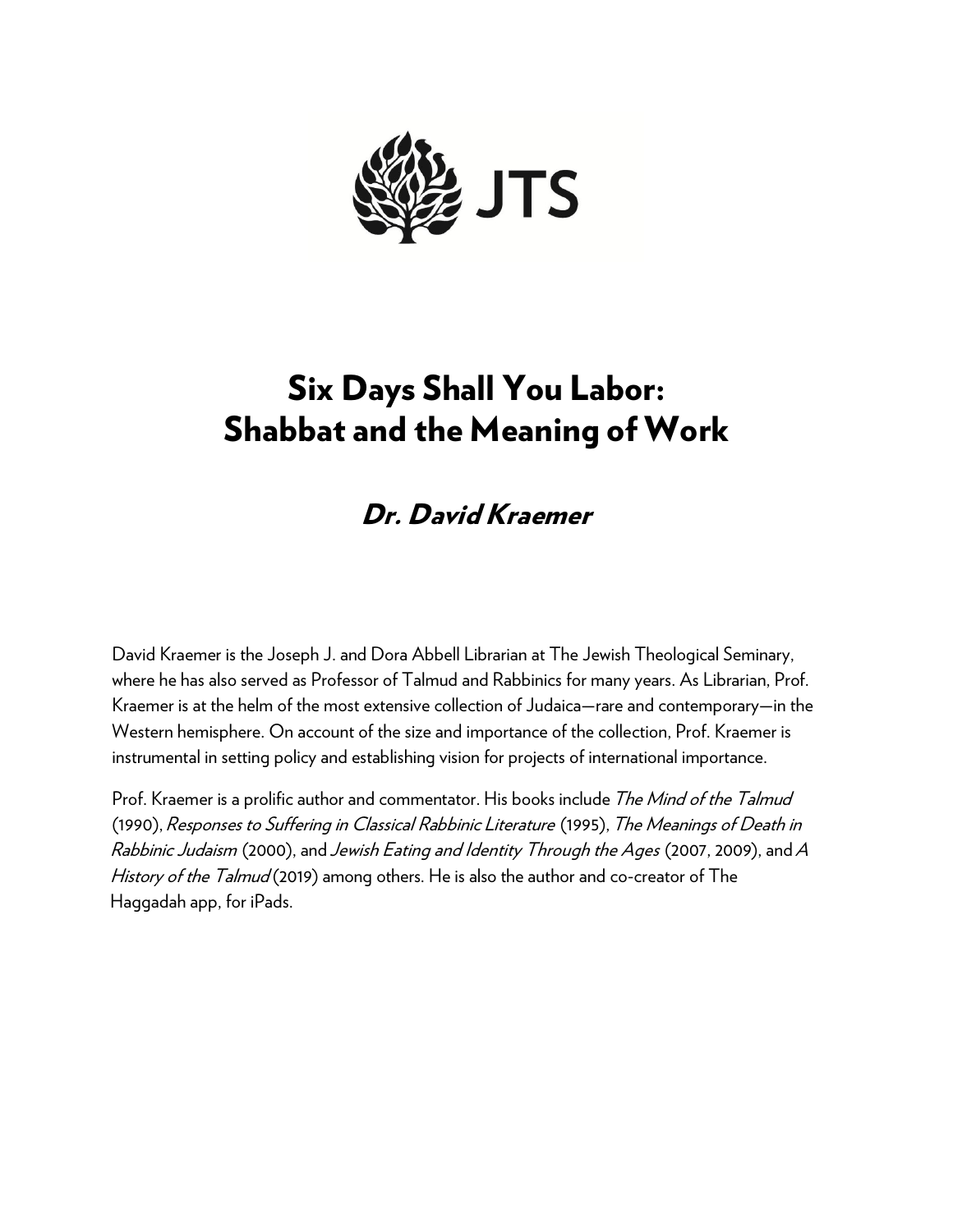#### **1. Mishnah Shabbat 7:2**

The generative categories of acts of labor [prohibited on the Sabbath] are

forty less one: (1) he who sews, (2) ploughs, (3) reaps, (4) binds sheaves, (5) threshes,

(6) winnows, (7) selects [fit from unfit produce or crops], (8) grinds, (9) sifts,

(10) kneads, (11) bakes;

 $(12)$  he who shears wool,  $(13)$  washes it,  $(14)$  beats it,  $(15)$  dyes it,  $(16)$  spins,  $(17)$  weaves, (18) makes two loops, (19) weaves two threads, (20) separates two threads, (21) ties, (22) unties, (23) sews two stitches, (24) tears in order to sew two stitches;

(25) he who traps a deer, (26) slaughters it, (27) flays it, (28) salts it, (29) cures its hide, (30) scrapes it, and (31) cuts it up, (32) he who writes two letters, (33) erases two letters in order to write two letters;

(34) he who builds, (35) tears down;

(36) he who puts out a fire, (37) kindles a fire;

(38) he who hits with a hammer;

(39) he who transports an object from one domain to another — lo, these are the forty generative acts of labor less one.

#### **2. Babylonian Talmud Shabbat 74b**

#### A. **Kneads and bakes:**

- B. *Said R. Pappa, "The Tannaite before us has neglected the boiling of ingredients for dyeing [for example, for hangings and curtains], even though this took place in building the tabernacle, but treats nonetheless of baking [which didn't]!"*
- C. *Our Tannaite authority is following the order of baking bread.*